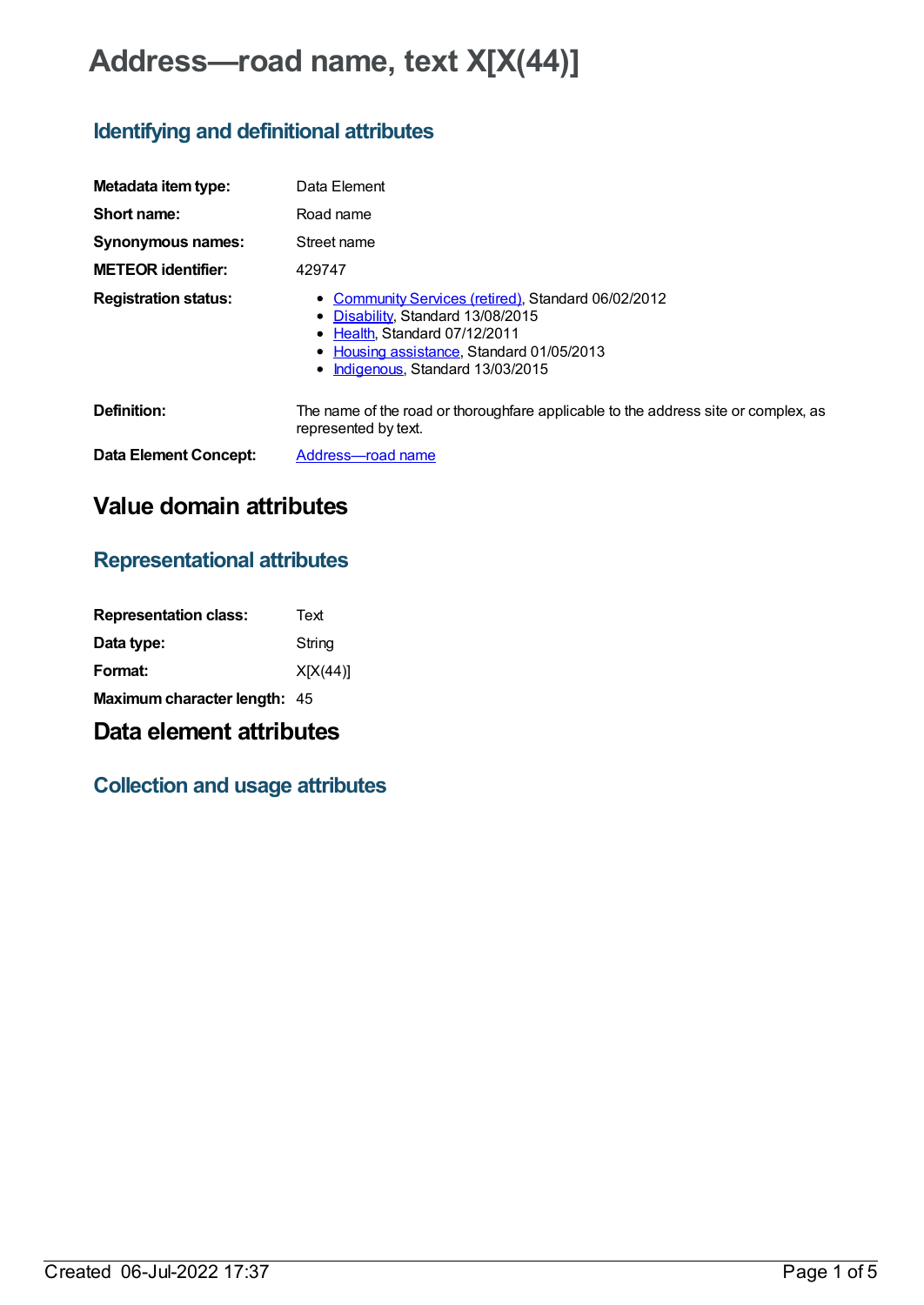**Guide for use:** Within a road name it is possible to find what appears to be a Road type (e.g. The Boulevard). It is also possible to have a null Road type. This data element relates to the road name only.

Usage Examples:

BROWNS ROAD WEST In this case the Road name is BROWNS, the Road type is RD and the Road suffix is W

THE AVENUE WEST In this case the Road name is THE AVENUE, the Road type is null and the Road suffix is W

COTSWOLD BRETT In this case the Road Name is COTSWOLD BRETT and the Road type is null

### HIGH STREET ROAD

In this case the Road Name is HIGH STREET and the Road type is RD.

This data element is one of a number of items that can be used to create a primary address, as recommended by the AS 4590-2006 *Interchange of client information* standard. Components of the primary address are:

- Address site (or Primary complex) name
- Address number or number range
- Road name (name/type/suffix)
- Locality
- State/Territory
- Postcode (optional)
- Country (if applicable).

#### **Source and reference attributes**

| Submitting organisation: | Australian Institute of Health and Welfare                                                                |
|--------------------------|-----------------------------------------------------------------------------------------------------------|
| Origin:                  | Standards Australia 2006. AS 4590-2006 Interchange of client information.<br>Sydney: Standards Australia. |

#### **Relational attributes**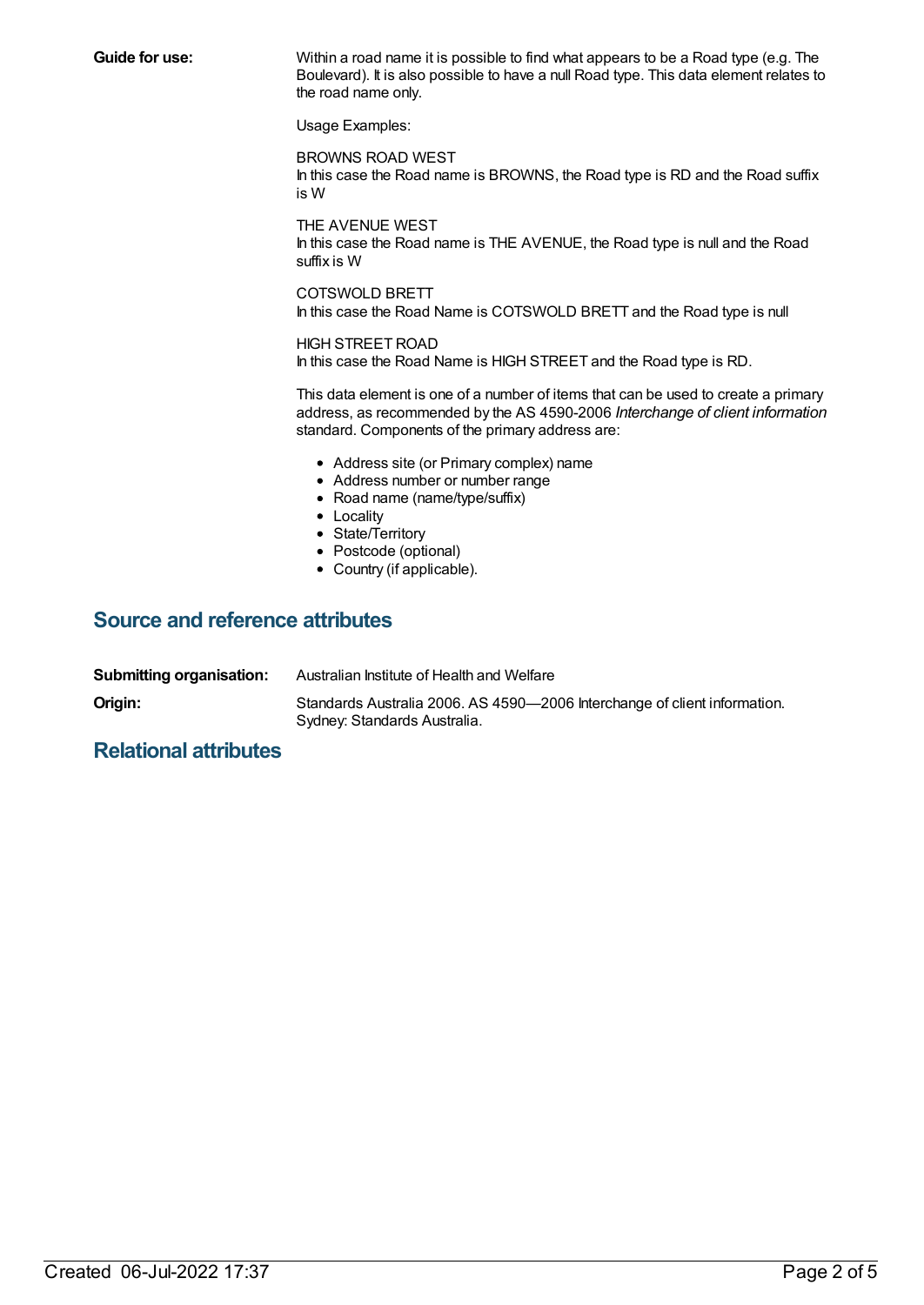| Related metadata |
|------------------|
| references:      |

Is used in the formation of [Address—address](https://meteor.aihw.gov.au/content/594217) line, text X[X(179)]

- ACT Health [\(retired\)](https://meteor.aihw.gov.au/RegistrationAuthority/9), Candidate 02/01/2019
- **Early [Childhood](https://meteor.aihw.gov.au/RegistrationAuthority/13), Standard 24/07/2018**
- [Health](https://meteor.aihw.gov.au/RegistrationAuthority/12), Standard 13/03/2015
- Housing [assistance](https://meteor.aihw.gov.au/RegistrationAuthority/11), Standard 10/05/2019
- [Indigenous](https://meteor.aihw.gov.au/RegistrationAuthority/6), Standard 13/03/2015

See also **[Address—road](https://meteor.aihw.gov.au/content/429840) type, code AA[AA]** 

- ACT Health [\(retired\)](https://meteor.aihw.gov.au/RegistrationAuthority/9), Candidate 10/08/2018
- [Community](https://meteor.aihw.gov.au/RegistrationAuthority/1) Services (retired), Standard 06/02/2012
- [Disability](https://meteor.aihw.gov.au/RegistrationAuthority/16), Standard 13/08/2015
- [Health](https://meteor.aihw.gov.au/RegistrationAuthority/12), Standard 07/12/2011
- Housing [assistance](https://meteor.aihw.gov.au/RegistrationAuthority/11), Standard 01/05/2013
- [Indigenous](https://meteor.aihw.gov.au/RegistrationAuthority/6), Standard 13/03/2015

Supersedes Person [\(address\)—street](https://meteor.aihw.gov.au/content/270019) name, text A[A(29)]

- [Community](https://meteor.aihw.gov.au/RegistrationAuthority/1) Services (retired), Superseded 06/02/2012 • [Health](https://meteor.aihw.gov.au/RegistrationAuthority/12), Superseded 07/12/2011
- 

Supersedes Service provider organisation [\(address\)—street](https://meteor.aihw.gov.au/content/290218) name, text A[A(29)]

- [Community](https://meteor.aihw.gov.au/RegistrationAuthority/1) Services (retired), Superseded 06/02/2012
- [Health](https://meteor.aihw.gov.au/RegistrationAuthority/12), Superseded 07/12/2011
- [Indigenous](https://meteor.aihw.gov.au/RegistrationAuthority/6), Superseded 13/03/2015

**Implementation in Data Set**

**Specifications:** Address [components](https://meteor.aihw.gov.au/content/611149) cluste[rHealth](https://meteor.aihw.gov.au/RegistrationAuthority/12), Standard 05/10/2016

[Address](https://meteor.aihw.gov.au/content/619372) details clusterACT Health [\(retired\)](https://meteor.aihw.gov.au/RegistrationAuthority/9), Candidate 10/08/2018 [Health](https://meteor.aihw.gov.au/RegistrationAuthority/12), Superseded 18/12/2019

*Implementation start date:* 01/07/2016

[Address](https://meteor.aihw.gov.au/content/722753) details cluste[rHealth](https://meteor.aihw.gov.au/RegistrationAuthority/12), Standard 18/12/2019

Address details data [dictionary](https://meteor.aihw.gov.au/content/434713)[Community](https://meteor.aihw.gov.au/RegistrationAuthority/1) Services (retired), Standard 06/02/2012 [Disability](https://meteor.aihw.gov.au/RegistrationAuthority/16), Standard 13/08/2015

Community housing and Indigenous community housing service provider organisation address details [clusterHousing](https://meteor.aihw.gov.au/content/497755) [assistance](https://meteor.aihw.gov.au/RegistrationAuthority/11), Standard 01/05/2013 [Indigenous](https://meteor.aihw.gov.au/RegistrationAuthority/6), Standard 01/05/2013

*DSS specific information:*

In this collection address line is recorded as a 40 character alphanumeric field, which concatenates the typical components such as street number and street name.

[Community](https://meteor.aihw.gov.au/content/497772) housing dwelling address details clusterHousing [assistance](https://meteor.aihw.gov.au/RegistrationAuthority/11), Standard 01/05/2013

[Indigenous](https://meteor.aihw.gov.au/content/498022) community housing dwelling address details [clusterHousing](https://meteor.aihw.gov.au/RegistrationAuthority/11) assistance, Superseded 30/08/2017 [Indigenous](https://meteor.aihw.gov.au/RegistrationAuthority/6), Standard 01/05/2013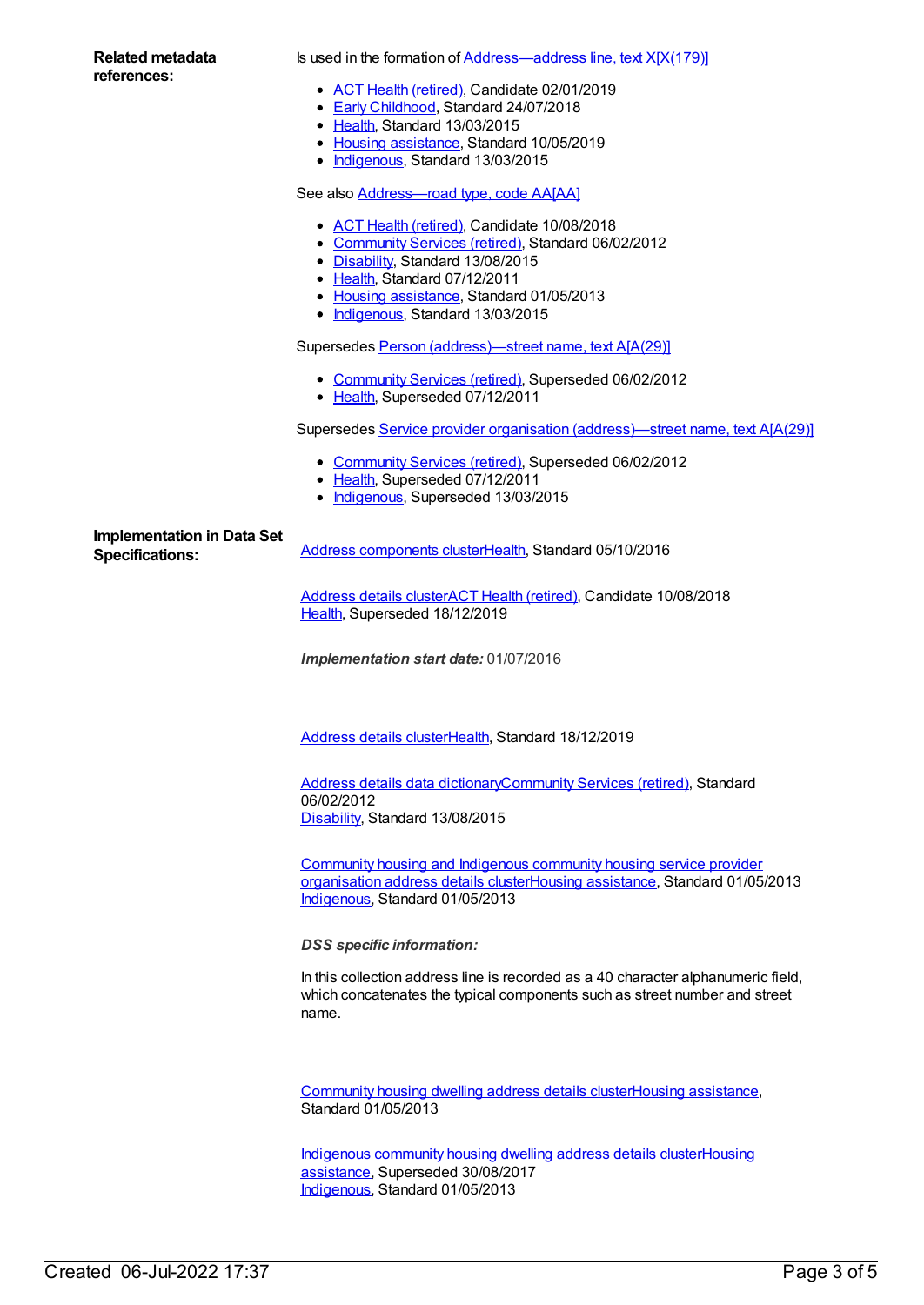[Indigenous](https://meteor.aihw.gov.au/content/614161) community housing dwelling address details [clusterHousing](https://meteor.aihw.gov.au/RegistrationAuthority/11) assistance, Standard 30/08/2017

[Indigenous](https://meteor.aihw.gov.au/content/585036) primary health care DSS 2015-1[7Health](https://meteor.aihw.gov.au/RegistrationAuthority/12), Superseded 25/01/2018 [Indigenous](https://meteor.aihw.gov.au/RegistrationAuthority/6), Superseded 27/02/2018

*Implementation start date:* 01/07/2015

*Implementation end date:* 30/06/2017

[Indigenous](https://meteor.aihw.gov.au/content/686603) primary health care NBEDS 2017–18[Health](https://meteor.aihw.gov.au/RegistrationAuthority/12), Superseded 06/09/2018 [Indigenous](https://meteor.aihw.gov.au/RegistrationAuthority/6), Superseded 22/10/2018

*Implementation start date:* 01/07/2017

*Implementation end date:* 30/06/2018

[Indigenous](https://meteor.aihw.gov.au/content/694101) primary health care NBEDS 2018–19[Health](https://meteor.aihw.gov.au/RegistrationAuthority/12), Superseded 12/12/2018 [Indigenous](https://meteor.aihw.gov.au/RegistrationAuthority/6), Superseded 02/04/2019

*Implementation start date:* 01/07/2018

*Implementation end date:* 30/06/2019

[Indigenous](https://meteor.aihw.gov.au/content/707502) primary health care NBEDS 2019–20[Health](https://meteor.aihw.gov.au/RegistrationAuthority/12), Superseded 16/01/2020 [Indigenous](https://meteor.aihw.gov.au/RegistrationAuthority/6), Superseded 14/07/2021

*Implementation start date:* 01/07/2019

*Implementation end date:* 30/06/2020

[Indigenous](https://meteor.aihw.gov.au/content/715320) primary health care NBEDS 2020–21[Health](https://meteor.aihw.gov.au/RegistrationAuthority/12), Retired 13/10/2021

*Implementation start date:* 01/07/2020

*Implementation end date:* 30/06/2021

*DSS specific information:*

In the Indigenous primary health care NBEDS, this data element is reported twice, for:

- the service's physical address
- the service's postal address.

[Indigenous-specific](https://meteor.aihw.gov.au/content/738532) primary health care NBEDS December 2020[Indigenous](https://meteor.aihw.gov.au/RegistrationAuthority/6), Standard 14/07/2021